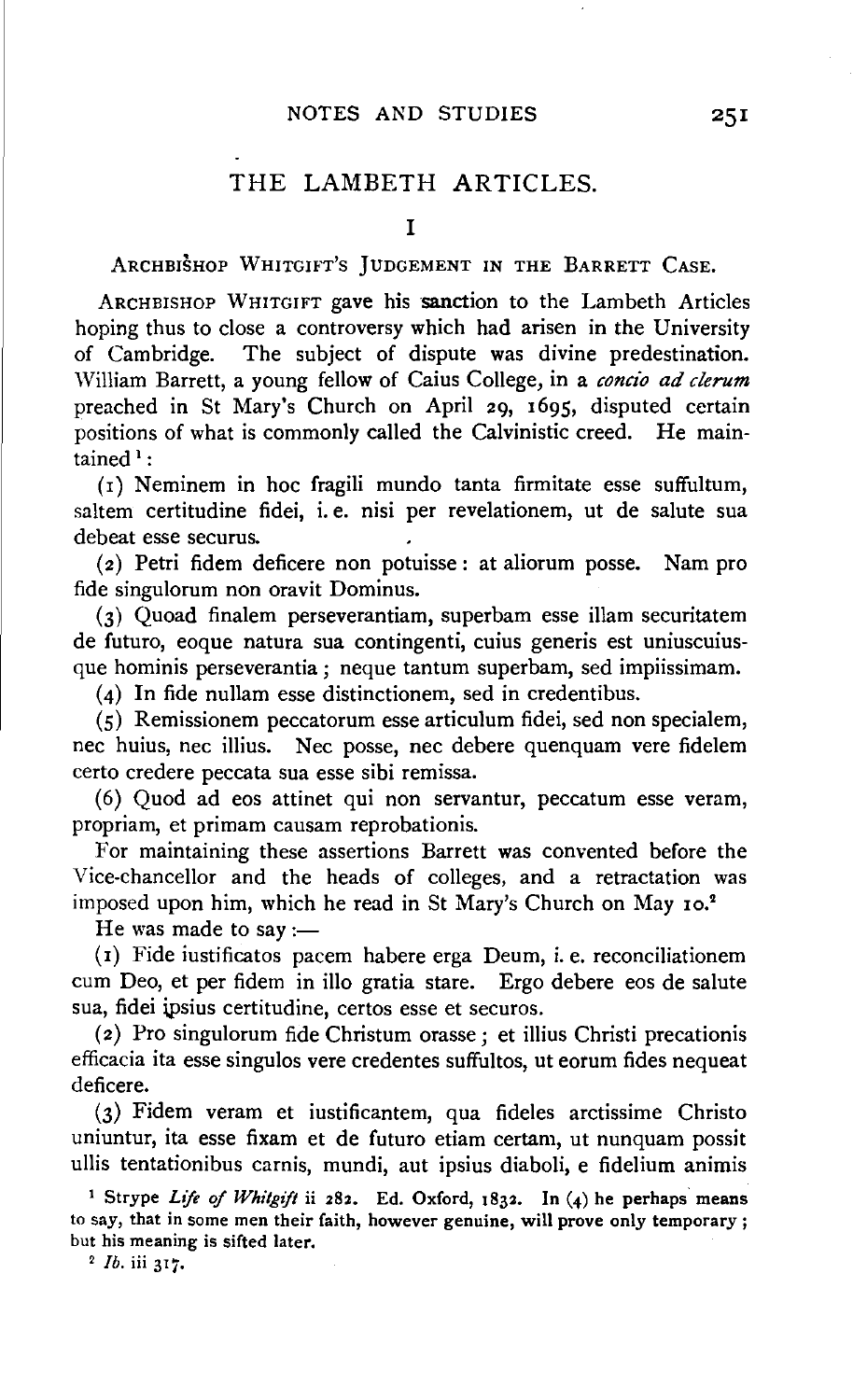radicitus evelli. Adeo ut, qui banc semel habet, semper sit habiturus. Eius enim fidei iustificantis beneficio, Christus in nobis habitat, et nos in Christo. Ergo non potest non et augeri (Christo in nobis indies crescente) et ad finem usque (quia Deus constantiam largitur) perseverare.

(4) Fidem temporariam (quae idcirco ficta est, teste Bernardo, quia temporaria) non mensura et gradibus, sed reipsa distingui, et differri a fide ilia salutifera, qua peccatores Christum apprehendentes coram Deo in aeternum iustificantur: praeterea Iacobum facere mentionem *fidei mortuae* [Ia. ii 26], et Paulum, *per dilectionem operantis* [Gal. v 6].

(5) Unumquemque vere fidelem, hoc articulo fidei (se. *Credo remissionem peccatorum)* teneri, certo credere sua ipsius peccata particularia esse sibi gratuito remissa. Nee tamen hinc sequi petitionem illam orationis Domini (viz. *Remitte nobis debita nostra)* esse supervacaneam. In illa enim petitione petimus fidei tum donum, tum incrementum.

(6) Reprobationem impiorum esse ab aeterno, et illud Augustini esse verissimum, viz. Si peccatum esset causa reprobationis, tum nullus eligeretur.

It would seem that in reading the retractation Barrett conveyed the impression to his auditors that he was not withdrawing the opinions he had expressed in his sermon. At any rate he did not satisfy the Heads of Houses. They convented him again, and were minded apparently, if it were possible, to expel him from the University. Something of what was doing, through Barrett, probably, who certainly appealed to him against the Vice-chancellor and Heads, reached Whitgift, now Archbishop of Canterbury, who was armed with such authority as his royal mistress had been able to confer upon him. The retractation and possibly Barrett's sermon came into Whitgift's hands. He submitted the retractation apparently to Hadrian Saravia; and, whether for further satisfaction or for some unknown reason, he submitted the first article of it to Lancelot Andrewes also. Saravia gave in his criticism to this effect.'

Barrett was right in denying that any one might feel ' securus de salute sua'. A man might be ' certus de salute' as long as he believed, but it behoved him to be solicitous, as well of the argument of faith, as of perseverance.

Again, Barrett was right in asserting there was no difference in faith, if he meant to say that the temporary faith of some did nothing differ from justifying faith. If, however, he meant that no temporary faith differed from justifying faith he was wrong. Some temporary faiths are feigned and some are not.

Not all *vere credentes* were 'suffulti, ut eorum fides nequeat de- <sup>1</sup> Strype, iii 321 and ii 241.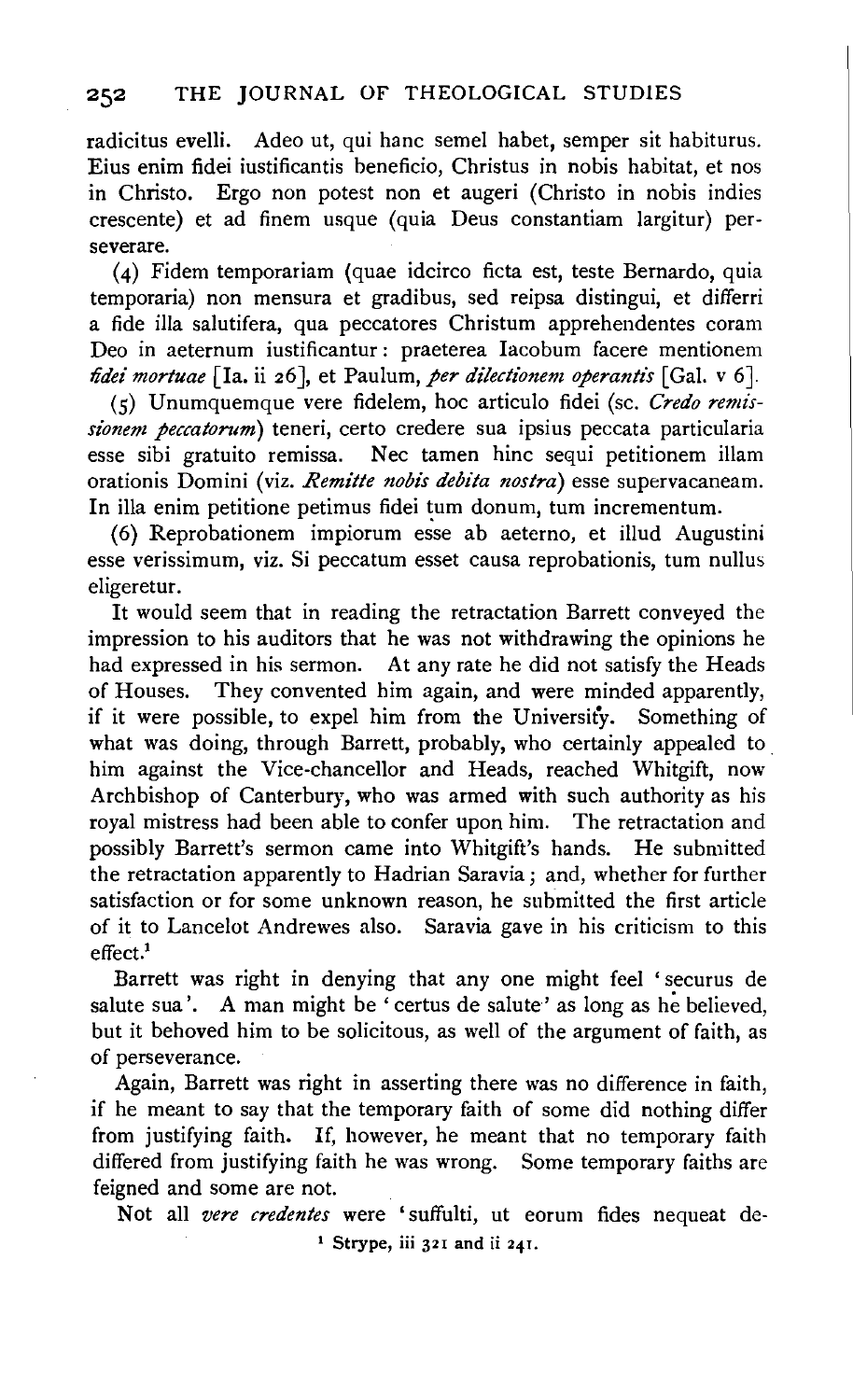ficere ', but only the elect ; and no man had the right to assume that he was one of the elect.

Barrett was right in asserting that sin was the true, proper, and first cause of reprobation, and the Heads of Houses were wrong in making him retract the assertion.

Andrewes gave his opinion to this effect<sup>1</sup>:

Barrett ought not to have been made to say, 'fide iustificatos debere de salute sua certos esse et securos'; for he had never denied that they were *certos,* nor any sane man before him.

In making him say they were *securos* his judges had censured St Leo, 'Nemo est tanta firmitate suffultus ut de stabilitate sua debeat esse securus' *(Serm. v. De quadr.* 3).

To have peace with God, or to be in a state of grace, is not to be 'securus de salute sua'. The scriptures nowhere urge security; rather they take the word in evil part ('earn vocem malam in partem accipiunt'). Security drives away not only doubt, but solicitude *(cura)* also. It does not belong to this life, but to the life to come ... We ought not to depart from the accepted vocabulary of the Church. (Here he quotes the Fathers at length.)

Such were the opinions of the Archbishop's advisers. They were predestinarians, of course, but they rejected the doctrine of absolute predestination. The cause of reprobation was God's prescience of sin. A justifying faith was no absolute promise of any future state. From them we pass to the Archbishop himself.

On June 8 Whitgift sent Dr Clayton from Lambeth with an expostulation to be delivered to the Vice-chancellor and the Heads of Houses by word of mouth.<sup>2</sup> Clayton was to tell them that in the Archbishop's opinion 'in some points of Barrett's retractation they had made him affirm that which was contrary to the doctrine holden and expressed by many sound and learned divines in the Church of England, and in other Churches likewise, men of best account : and that which for his part he thought to be false and contrary to the Scriptures. For the Scriptures were plain, that God by His absolute will did not hate and reject any man, without an eye to his sin. There might be impiety in believing the one; there could be none in believing the other. Neither was it contrary to any article of religion, established by authority in this Church of England, but rather agreeable thereunto.'

Likewise to affirm, 'neminem debere esse securum de salute', to what article of religion, established in this Church of England it was contrary, he saw not: seeing security was never taken in good part: neither did the Scripture so use it. And what impiety was it to affirm that a man ought to be *certus de salute,* but not *securus?* 

<sup>1</sup> Articuli Lambethani, London 1651, p. 21. <sup>2</sup> Strype, ii 238.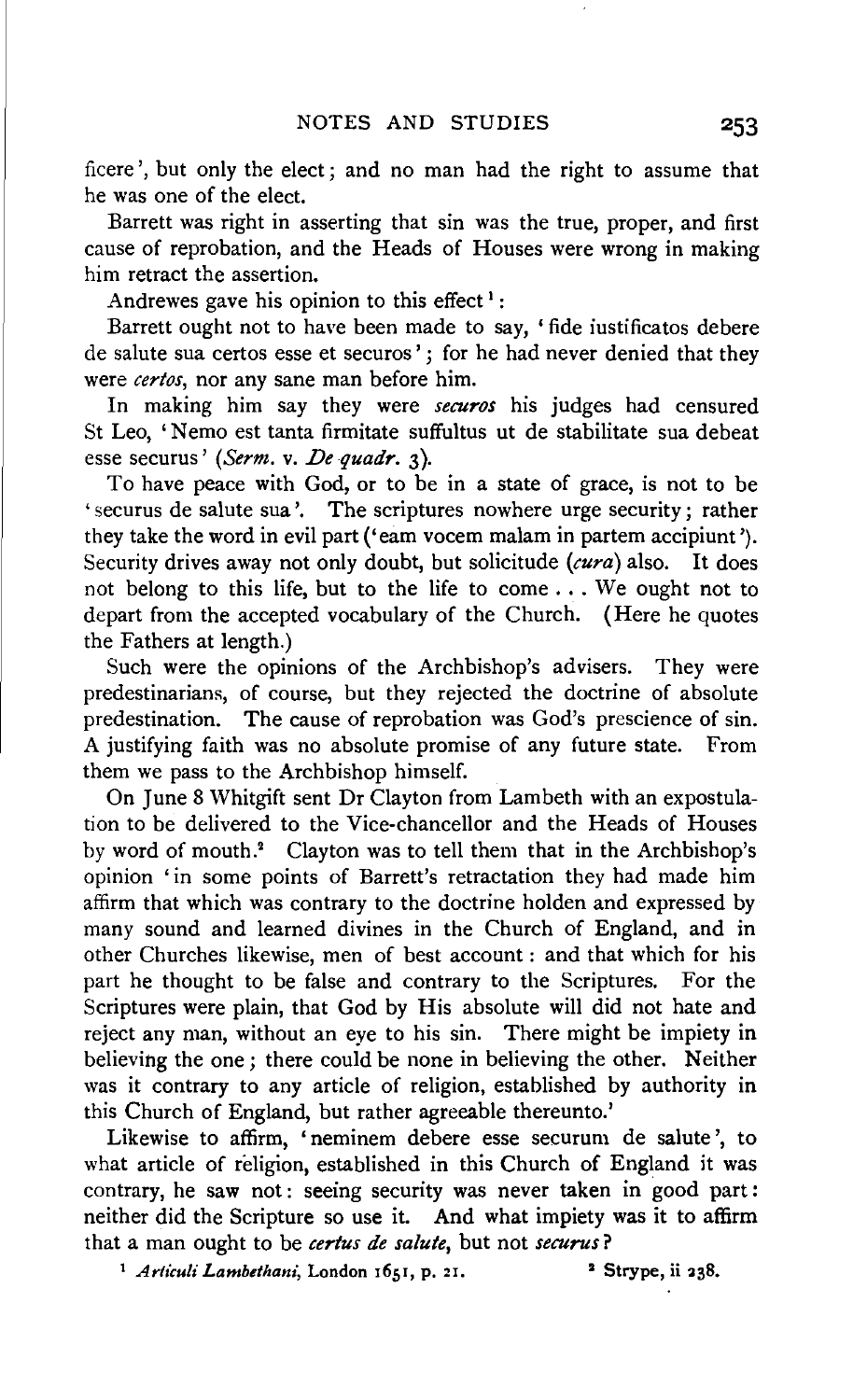radicitus evelli. Adeo ut, qui hanc semel habet, semper sit habiturus. Eius enim fidei iustificantis beneficio, Christus in nobis habitat, et nos in Christo. Ergo non potest non et augeri (Christo in nobis indies crescente) et ad finem usque (quia Deus constantiam largitur) perseverare.

(4) Fidem temporariam (quae idcirco ficta est, teste Bernardo, quia temporaria) non mensura et gradibus, sed reipsa distingui, et differri a fide ilia salutifera, qua peccatores Christum apprehendentes coram Deo in aeternum iustificantur : praeterea Iacobum facere mentionem *fidei mortuae* [Ia. ii 26], et Paulum, *per dilectionem operantis* [Gal. v 6].

(5) Unumquemque vere fidelem, hoc articulo fidei (se. *Credo remissionem peccatorum)* teneri, certo credere sua ipsius peccata particularia; esse sibi gratuito remissa. Nee tamen hinc sequi petitionem illam orationis Domini (viz. *Remitte nobis debita nostra)* esse supervacaneam. In illa enim petitione petimus fidei tum donum, tum incrementum.

(6) Reprobationem impiorum esse ab aeterno, et illud Augustini esse verissimum, viz. Si peccatum esset causa reprobationis, tum nullus eligeretur.

It would seem that in reading the retractation Barrett conveyed the impression to his auditors that he was not withdrawing the opinions he had expressed in his sermon. At any rate he did not satisfy the Heads of Houses. They convented him again, and were minded apparently, if it were possible, to expel him from the University. Something of what was doing, through Barrett, probably, who certainly appealed to him against the Vice-chancellor and Heads, reached Whitgift, now Archbishop of Canterbury, who was armed with such authority as his royal mistress had been able to confer upon him. The retractation and possibly Barrett's sermon came into Whitgift's hands. He submitted the retractation apparently to Hadrian Saravia; and, whether for further satisfaction or for some unknown reason, he submitted the first article of it to Lancelot Andrewes also. Saravia gave in his criticism to this effect.1

Barrett was right in denying that any one might feel ' securus de salute sua'. A man might be 'certus de salute' as long as he believed, but it behoved him to be solicitous, as well of the argument of faith, as of perseverance.

Again, Barrett was right in asserting there was no difference in faith, if he meant to say that the temporary faith of some did nothing differ from justifying faith. If, however, he meant that no temporary faith differed from justifying faith he was wrong. Some temporary faiths are feigned and some are not.

Not all *vere credentes* were 'suffulti, ut eorum fides nequeat de-<sup>1</sup> Strype, iii  $32I$  and ii  $24I$ .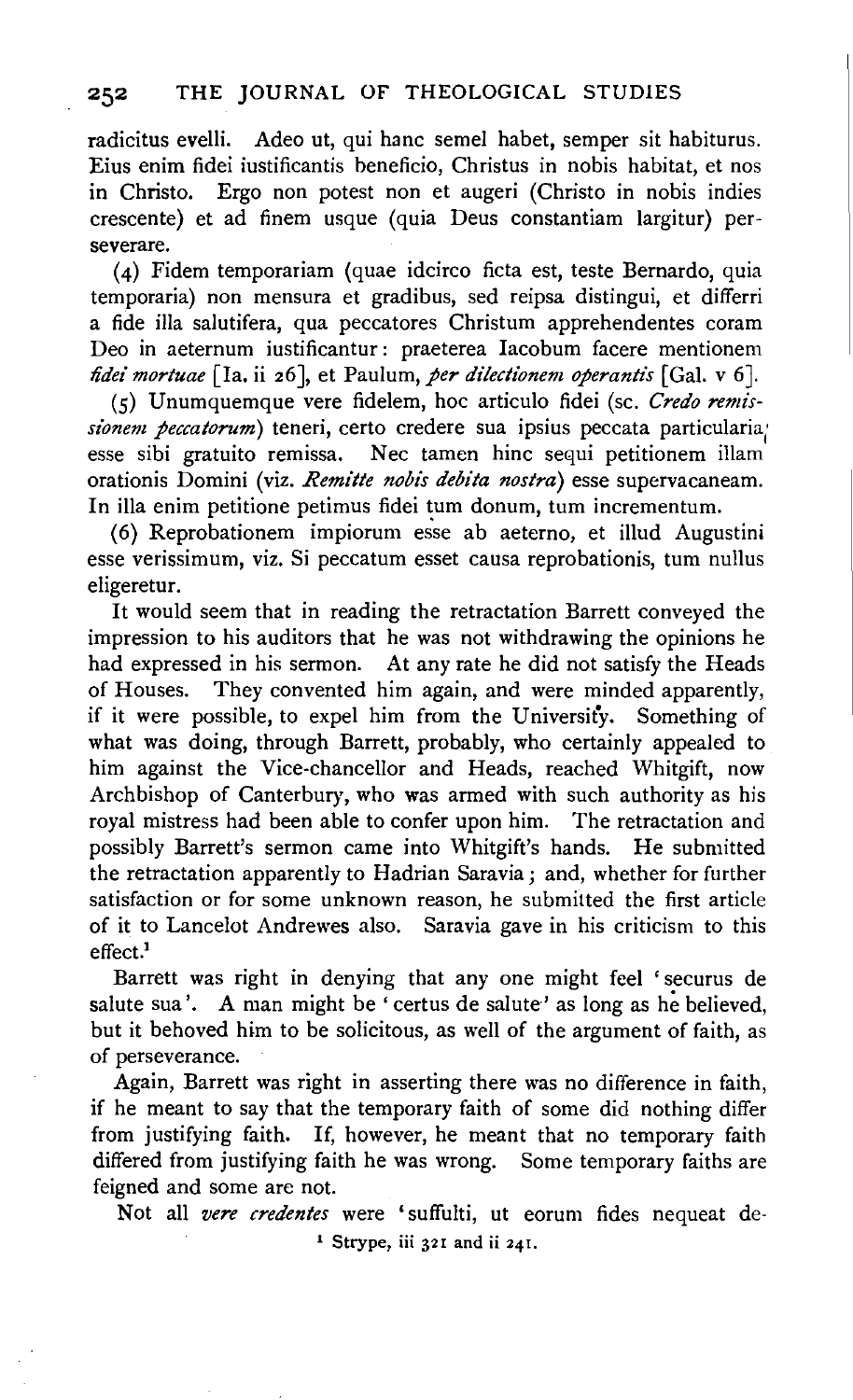ficere ',but only the elect; and no man had the right to assume that he was one of the elect.

Barrett was right in asserting that sin was the true, proper, and first cause of reprobation, and the Heads of Houses were wrong in making him retract the assertion.

Andrewes gave his opinion to this effect  $1$ :

Barrett ought not to have been made to say, 'fide iustificatos debere de salute sua certos esse et securos'; for he had never denied that they were *certos,* nor any sane man before him.

In making him say they were *securos* his judges had censured St Leo, 'Nemo est tanta firmitate suffultus ut de stabilitate sua debeat esse securus' *(Serm.* v. *De quadr.* 3).

To have peace with God, or to be in a state of grace, is not to be 'securus de salute sua'. The scriptures nowhere urge security; rather they take the word in evil part ('eam vocem malam in partem accipiunt'). Security drives away not only doubt, but solicitude *(cura)* also. It does not belong to this life, but to the life to come ... We ought not to depart from the accepted vocabulary of the Church. (Here he quotes the Fathers at length.)

Such were the opinions of the Archbishop's advisers. They were predestinarians, of course, but they rejected the doctrine of absolute predestination. The cause of reprobation was God's prescience of sin. A justifying faith was no absolute promise of any future state. From them we pass to the Archbishop himself.

On June 8 Whitgift sent Dr Clayton from Lambeth with an expostulation to be delivered to the Vice-chancellor and the Heads of Houses by word of mouth.<sup>2</sup> Clayton was to tell them that in the Archbishop's opinion 'in some points of Barrett's retractation they had made him affirm that which was contrary to the doctrine holden and expressed by many sound and learned divines in the Church of England, and in other Churches likewise, men of best account : and that which for his part he thought to be false and contrary to the Scriptures. For the Scriptures were plain, that God by His absolute will did not hate and reject any man, without an eye to his sin. There might be impiety in believing the one; there could be none in believing the other. Neither was it contrary to any article of religion, established by authority in this Church of England, but rather agreeable thereunto.'

Likewise to affirm, 'neminem debere esse securum de salute', to what article of religion, established in this Church of England it was contrary, he saw not: seeing security was never taken in good part: neither did the Scripture so use it. And what impiety was it to affirm that a man ought to be *certus de salute,* but not *securus?* 

<sup>1</sup> Articuli Lambethani, London 1651, p. 21. <sup>3</sup> Strype, ii 238.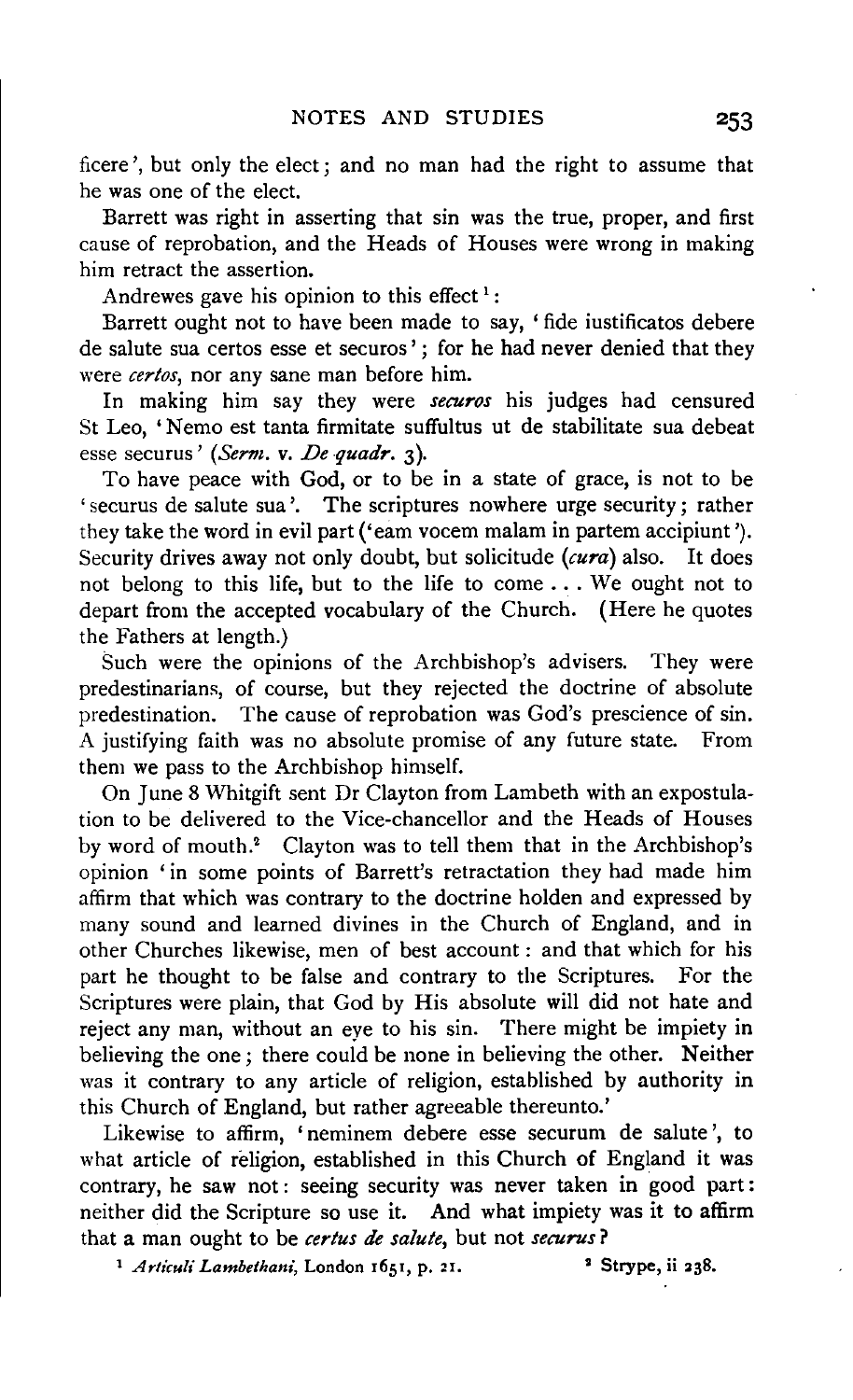To say also that *credentium fides*, or 'electorum fides, potest deficere totaliter, sed non finaliter ', he asked again, to what article of religion, established in this Church, was it contrary? It was a matter disputable, and wherein learned men did and might dissent without impiety.

' In fide nullam esse distinctionem, sed in credentibus,' he took to be an error, but yet without compass of their authority; having no article directly against it : and an error of that nature that might be solved by distinction; worthy of reprehension, not of recantation, for anything he could yet understand.

'Remissionem peccatorum esse articulum fidei, sed non specialem, nee huius, nee ullius,' was likewise untrue ; and that if Barrett had in that manner and sort affirmed it, he shewed therein his ignorance. Wherein he should have been better instructed, and in more Christian manner.

The Archbishop added further that 'the doctrine of the Church of England did in no respect depend upon Calvin and the Calvinists'.

We learn then from Whitgift himself that he rejected the doctrine of irrespective reprobation on which the doctrine of absolute predestination is founded. Further, he rules out, as Saravia and Andrewes had done, the words *securus* and *securitas.* No man may be *securus,*  a word which looks to the future, of the remission of his sins, of his perseverance in faith and holiness, or of his final salvation. He may be *certus*, a word which relates only to the present, and Barrett himself apparently, either in his sermon or in a communication to the Archbishop, had admitted the word. Of the faith of the *fide iustificatus* the archbishop says nothing, and that, no doubt, because Barrett, as a matter of fact, had not used the term in his sermon. The faith of the elect could not, of course, fail *finaliter;* and this apparently Barrett had asserted. The Archbishop seems to assert that the faith of *credentes* cannot fail finally; but he is plainly speaking of those whom God knows as *credentes;* he is not identifying the *fide iustificatus* with the elect, as the Cambridge authorities would have had him do. When he says that 'in fide nullam esse distinctionem, sed in credentibus' is an error of that nature that might be solved by distinction, he is apparently repeating what Saravia had said, that some temporary faiths are feigned and some are not. Wherein Barrett's error lay in denying that remission of sins was special, of this man or that, he does not say. To his opinion on that point we shall come later on.

It was long before the Archbishop could bring the Heads of Houses to submit their case against Barrett to his decision. Meanwhile he empowered Whitaker, Regius Professor of Divinity, and himself a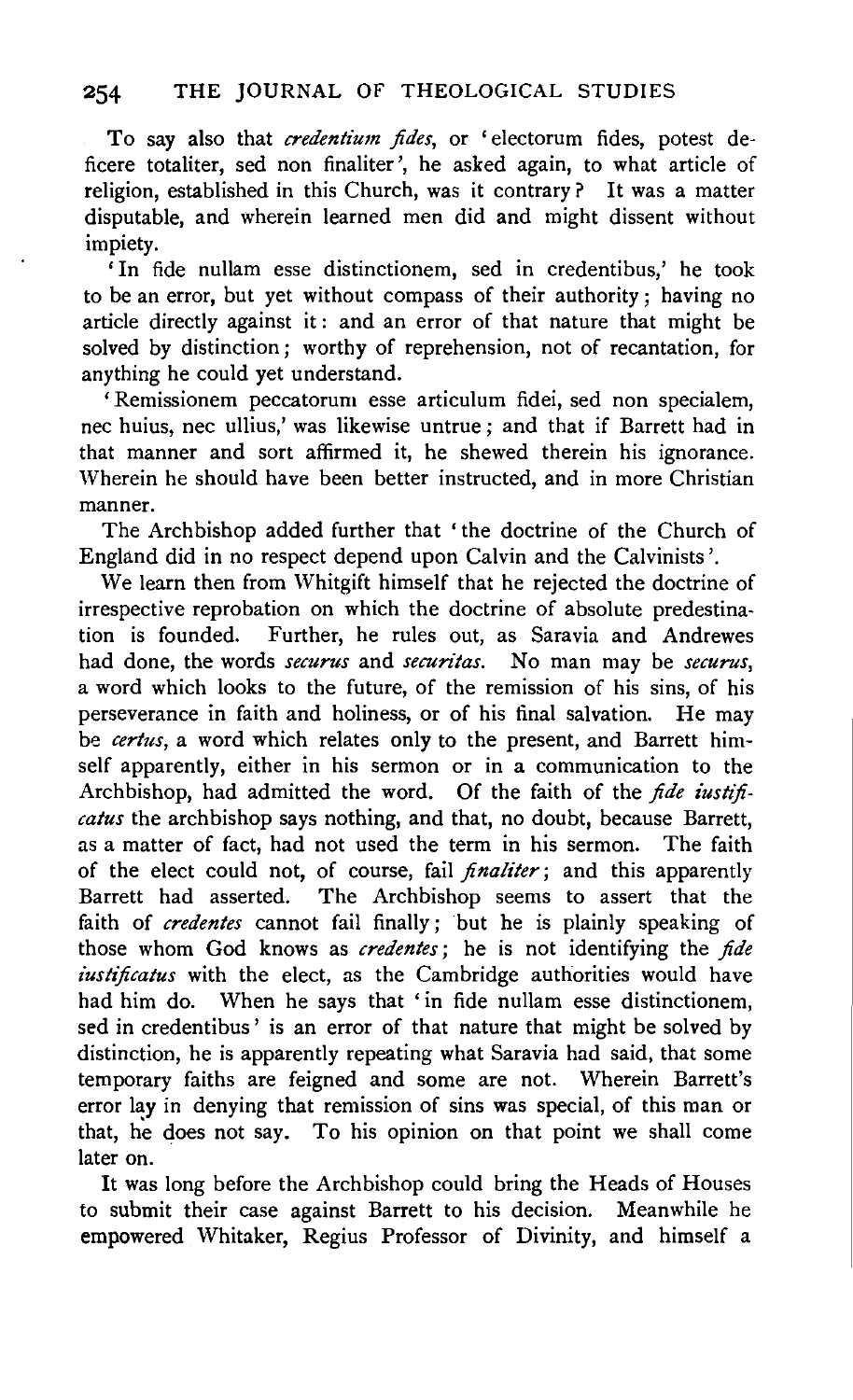' Calvinist', to- examine Barrett further. Whitaker, therefore, put the following questions to him. <sup>1</sup>

( 1) Whether Christ prayed for Peter only, that his faith should not fail; or also for all the elect, that they fall not away from faith and salvation, either finally, or for a time totally?

(z) Whether justifying faith is not in reality distinct and diverse from a hypocritical, feigned, and dead faith ?

(3) Whether justifying faith doth not make us certain of our election and adoption, and persuade, without all doubt, that we shall be saved ?

(4) Whether any godly and faithful Christian ought not to believe the remission of his sins ?

(5) Whether it was an extraordinary and private revelation, concerning which St Paul maketh mention, Rom. viii z8 'I am persuaded that neither death', &c. ?

(6) Whether God from eternity hath predestinated certain men to life ; and reprobated certain. And why ?

It is plain, I think, that Whitaker is laying a trap, not only for Barrett, but also for the Archbishop. No one who rejected the doctrine of absolute predestination could answer his questions with a direct affirmative or a direct negative, least of all to a believer in the doctrine. Yet not to do so might easily rouse suspicion that his creed was somewhat 'popish'. The pitfall in the first is the assertion of St Peter's supremacy amongst the Apostles; in the second, third, and fourth the rejection of the doctrine of justification by faith only; in the fifth and sixth the denial of the Catholic doctrine of predestination.

To these questions Barrett made answer both *viva voce* and in writing; and Whitaker forwarded his answers to the Archbishop, together with his own animadversions upon them. I suppose that Barrett's paper is not extant; but fortunately we may gather all we want from Whitaker's animadversions and the Archbishop's reply.

Whitaker says<sup>2</sup> that the whole tenor of Barrett's answers was not only indirect but Popish also. As to (r) he could not by any means be brought to make a direct answer, but discoursed upon the place, Luke xxii 32 ; alleging such places out of the Fathers as might seem to make most for the supremacy of St Peter, and that were wholly alleged by the Papists for that purpose  $\ldots$  And that so for any part of his answer, he might hold that our Saviour Christ prayed indeed for St Peter that his faith should not fail, just as Papists do. That to the second branch of this article he answered nothing. To (2) he answered so as might be thought that he disliked the doctrine of justification by faith, approved in the Book of Articles; and the distinction he made

<sup>1</sup> Strype, ii  $263$ . Are these questions extant in Latin? <sup>2</sup> *Ib.* ii  $265$ .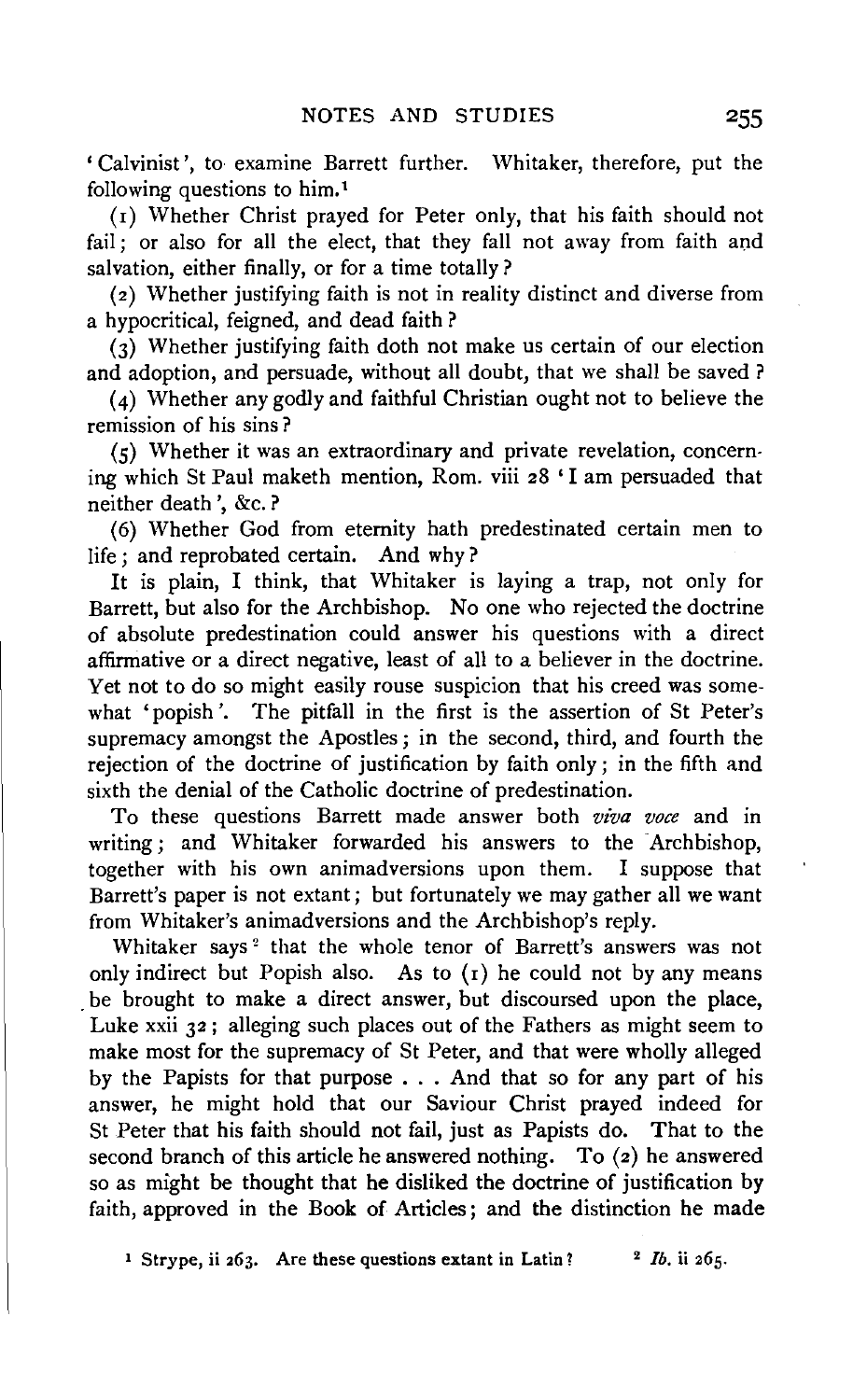of *fides formata* was Popish, and not only against the Scripture, but the Book of Articles also; teaching that good works are the fruit of faith, and so must be the formal cause thereof. To  $(3)$  he answered not in form : but that a man might be assured of his salvation by certainty of faith he denied. To  $(4)$  he answered as though remission of sins depended upon the performance of penitential acts; and made such an exposition of the article, *credo remz'ssionem peccatorum,* as never was made by any learned and Catholic writer. That is, not that a man may believe remission of his sins, but that Christ bath given to His Church a power : so that the sins of this man, and that man, and every particular man, truly repenting, may be forgiven. As to  $(5)$  his opinion appeared to be, that Paul was not assured of his salvation, but by private and extraordinary revelation. To (6) his answer was direct.

In every one of his answers except the last Barrett appears to have fallen into the trap laid for him. As to his last answer Whitaker is naturally as curt as he can be. It appears to have been 'affirmative; et quia Deus voluit '. Barrett must have meant, the world had been lost had not God chosen to save in Christ those that should believe. Whitaker would have given another interpretation of his answer; but he dared not so do to the Archbishop; and henceforth the question of the cause of reprobation is heard of no more in the dispute. The Archbishop asserts that the Heads of Houses had conceded the point to him.

Now we come to Whitgift's final pronouncement on Barrett's assertions. It is contained in a letter to the Vice-chancellor and the Heads of Houses, dated September 30.<sup>1</sup> He says that 'in perusing Baret's answers he was partly of their minds ... As to whether that of the xxii of Luke be meant of Peter alone, or of the rest of the Apostles also (for it cannot be drawn to all the elect), men might without impiety, vary in opinion. But that elsewhere (as namely in the xvii of  $\overline{f}$ ohn) Christ prayed for all the elect, no man could doubt. He was also of the same opinion touching Baret's doubtful answer to the second; and that distinction of *formata* and *informis fides.* And for further satisfaction therein, he wished to know his opinion of the doctrine of justification, approved in the book of Articles, or of any other point by him preached concerning the same, wherein they thought he varied from the book of Articles. That his answer to the third question, as he took it, was direct, that *electi* or *jideles* were *certi de salute.* And that he did not take it, that he denied that *jideles* might be assured of their salvation by the certainty of faith. But that he denied that they were assured "certitudine fidei, qua tenent omnipotentiam, unitatem, et sacrosanctam Personarum Trinitatem" &c., whereby he expounded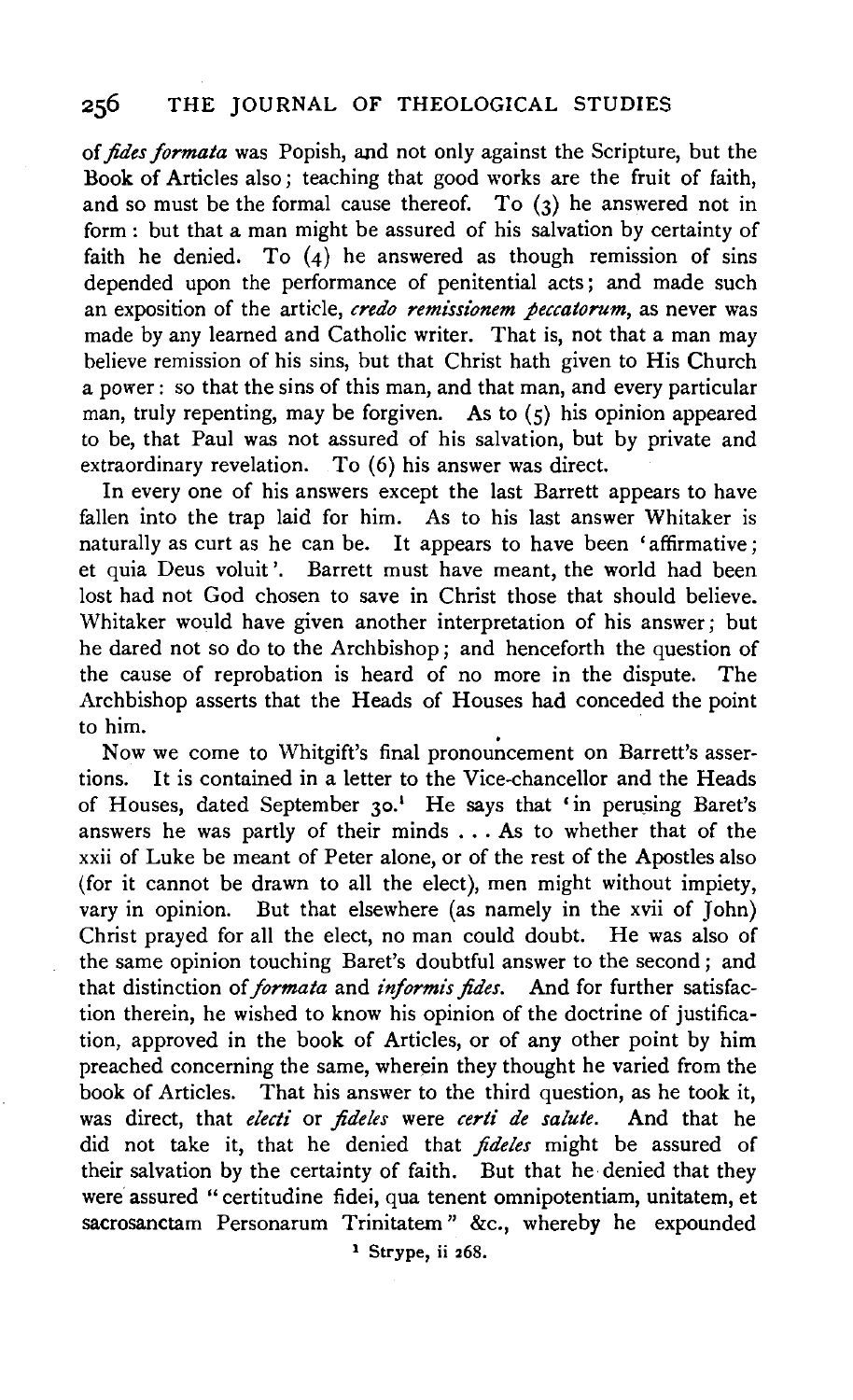what he meant "per certitudinem fidei" in that place. Wherein he (the Archbishop) did not yet perceive that his opinion differed from any article expressed in the book of Articles ; or whether from any other article of Religion professed in this Church of England, is questionable. It therefore required further conference of learned men. That to the fourth he did altogether mislike his answer. And therefore he wished them to enquire a more direct answer to that question; that is either affirmative or negative, without any further circumstance. That as for Baret's answer to the fifth article, in part borrowed out of some of the Fathers, and his doubtfulness of his understanding of the viii to the Romans, it was common to him with some others; and the question was of that nature, that men might answer unto it, *pro et con,* without impiety. And therefore he thought he could not be censured for his opinion in that : but he might be instructed by some that varied in opinion from him.'

The Archbishop is plain enough except as to Barrett's answer to the third question. What he means to say is, that *certitudo* has to Barrett two meanings. A man has not the same *certitudo* of a con· ditional state, e.g. if  $\lq$  I call, I shall be heard', as of a categorical statement, e.g. 'There is one God'. The certitudo fidei by which the justified man is assured of his salvation contains a condition, viz. if he persevere in faith. Barrett acknowledges that a *fide/is* may be assured of his salvation *certitudine fidei,* if the word *certitudo* be understood conditionally; not if it be meant absolutely; and he (the Archbishop) cannot see that Barrett's opinion contradicts any article accepted by the Church of England. It is certain then that Whitgift, in common with Andrewes, whose opinion we shall soon come to, distinguished between the meanings of *certitudo* ; though he was prepared to submit the ques· tion regarding assurance of salvation to further discussion.

We are now in a position to see how far the Archbishop joined with the Vice-chancellor and the Heads of Houses in their condemnation of Barrett's positions. He would not have Barrett made to retract his denial of the doctrines of absolute predestinarianism ; but there is something to retract-his lapses from the English reformation views of justification by faith alone, his assertion that remission of sins depends on the performance of penitential acts, and his desire to distinguish Peter above the rest of the Apostles-all of which were to the Archbishop's thinking 'Popish' positions.

It is certain then that at this date Whitgift was a predestinarian of a very different stamp from Whitaker. He rejected the doctrines of irrespective reprobation, of the indefectibility of faith in the man once justified, and of the absolute assurance of perseverance and salvation. According to the received opinion of the Lambeth Articles we are

VOL. XII. S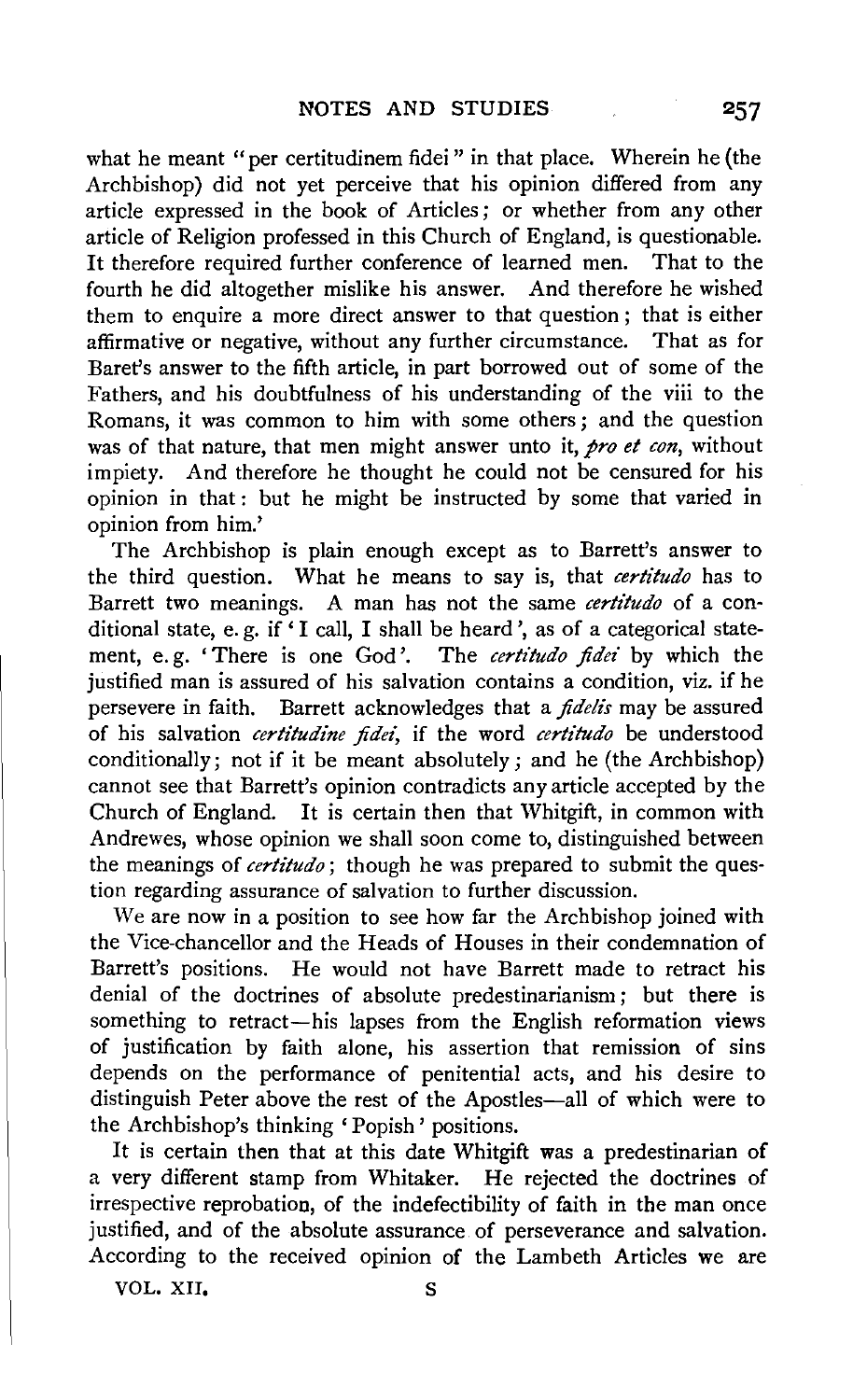asked to believe that three weeks later he gave his sanction to a manifesto which expresses the doctrines of absolute predestination in their harshest shape. Is this possible?

On the Archbishop's suggestion Whitaker and Tyndal came with Barrett to Lambeth sometime in November. Whitgift gives the following account of what occurred then and immediately afterwards<sup>1</sup>: 'The Dean of Ely and Mr Dr Whitaker came unto me, and so did Baret. I found that Baret had erred in divers points. I delivered mine opinion of the propositions brought unto me by Dr Whitaker : wherein some few being added, I agreed fully with them, and they with me.<sup>2</sup>

'And I know them to be sound doctrines, and uniformly professed in this Church of England, and agreeable to the Articles of Religion established by authority. And therefore I thought it meet that Baret should in more humble sort confess his ignorance and error: and that none should be suffered to teach any contrary doctrine to the foresaid propositions agreed upon.

' And this is the sum of all this action. And if this agreement be not maintained, further contentions will grow, to the animating the common adversaries, the Papists, by whose practice Baret and others are set on, some of his opinions being indeed Popish.'

Strype's account of this dispute has been very superficially read in many places ; but here, if I mistake not, we come upon the most serious misunderstanding of all. The Archbishop has been generally taken to say, that he agreed fully with the Lambeth Articles, and they with him, as though they were food, or physic, perhaps, and he the patient. Had he intended the joke, he would have chosen a more suitable adverb. He seems to me to say that he on the one side and Whitaker and Tyndal on the other had come to a full agreement in the amended articles, which he knew to be sound doctrines, uniformly professed in the Church of England, agreeable to the Articles, and not infected with the errors which he had found in Barrett's retractations and in the animadversions of Whitaker and the Heads of Houses on Barrett's utterances. He seems to me to mean, that the issue of the proceedings at Lambeth is  $(1)$  that he found Barrett had erred in certain points, viz. in making Peter supreme amongst the Apostles, in asserting that remission of sins depended on the performance of penitential acts, and in holding that a justifying faith was a *fides formata,* and included good works<sup>3</sup>; and therefore he thought it meet that he should in more

<sup>1</sup> Strype, ii 277.<br><sup>2</sup> I have not ventured to disturb Strype's arrangement of the text. But I cannot but think that the break should come lower down, after 'authority'.<br><sup>8</sup> When Barrett was sifted these opinions were found to underlie his 2nd, 5th,

and 4th assertions.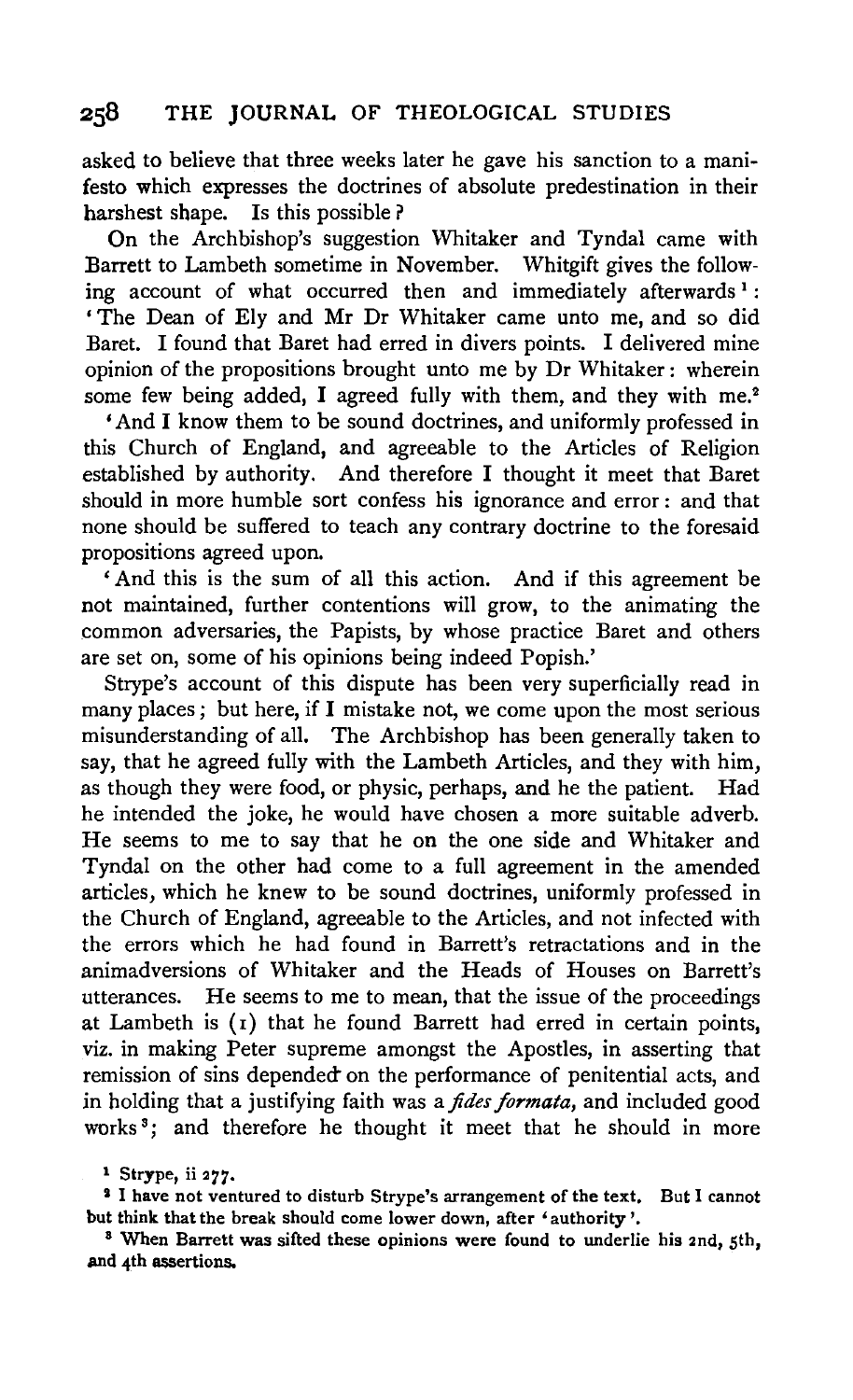humble sort than he had done in his retractation confess his ignorance and error;  $(2)$  that the propositions agreed upon were sound doctrines, and therefore he thought it meet that for the future they and not the opinions of the Heads of Houses should be the standard by which to judge whether any particular utterance on predestination was tainted with impiety, in allowing too much to man's free will.<sup>1</sup> This, he says, is the sum of all this action; and if this agreement be not maintained by the Heads, but they persist in proscribing utterances which are not contrary to the doctrine of the Church of England, as they have done in Barrett's case, others like Barrett with Popish opinions will raise fresh contentions to the animating the Papists, the common adversaries of the two parties in the Church of England, the one represented by himself and his assessors, the other by the Cambridge Heads of Houses.

If this be the meaning of the Archbishop's minute, we learn from it, not that he upheld the 'Calvinism' of the Heads against Barrett, but that he condemned the 'Popish ' opinions of Barrett on the one hand and the 'Calvinistic' opinions of the Heads on the other. We learn further how to regard the Lambeth Articles. They are not a ' Calvinistic' manifesto, but they exhibit how much ought to be conceded to the Heads, who claimed the work of a man's salvation or damnation wholly for God. The above interpretation of the Archbishop's minute seems to be the only one that consists with his previous conduct. Is it borne out by his Articles ?

It has been generally assumed that the conference at Lambeth was suggested by the Cambridge authorities.<sup>2</sup> I can find no evidence in support of this view. As early as July II the Archbishop wrote to the Vice-chancellor and the Heads of Houses 3 : 'I pray you to take care that hereafter the pulpit, nor any other places, be used in these controversies ; until such time as you shall receive some resolutions from hence in these causes, which had been ere this, if your hasty proceedings had not ministered occasion to the contrary.' Again, when they

<sup>1</sup> 'None should be suffered to teach any contrary doctrine to the foresaid propositions agreed upon.' The subject of the sentence is really ' the foresaid propositions agreed upon'. The sentence means, the foresaid propositions agreed upon should be what none should be suffered to teach any contrary doctrine to. The Archbishop has been absurdly understood to say that he knew the Lambeth Articles to be sound doctrines, and therefore thought that Barrett ought to retract his anti-Calvinistic utterances. Whitgift has himself endorsed Barrett's anti-Calvinistic opinions, and in no point do Barrett's assertions contradict the articles, unless it be part of his 5th assertion, • Remissionem peccatorum non esse specialem, nec huius, nee illius ', 2 See for example Hardwick *Hist. of the Articles* p. 172. Whitgift was assisted

at the conference by Richard Fletcher, Bishop of London, and Richard Vaughan, Bishop-elect of Bangor. <br>
Strype, ii 251,